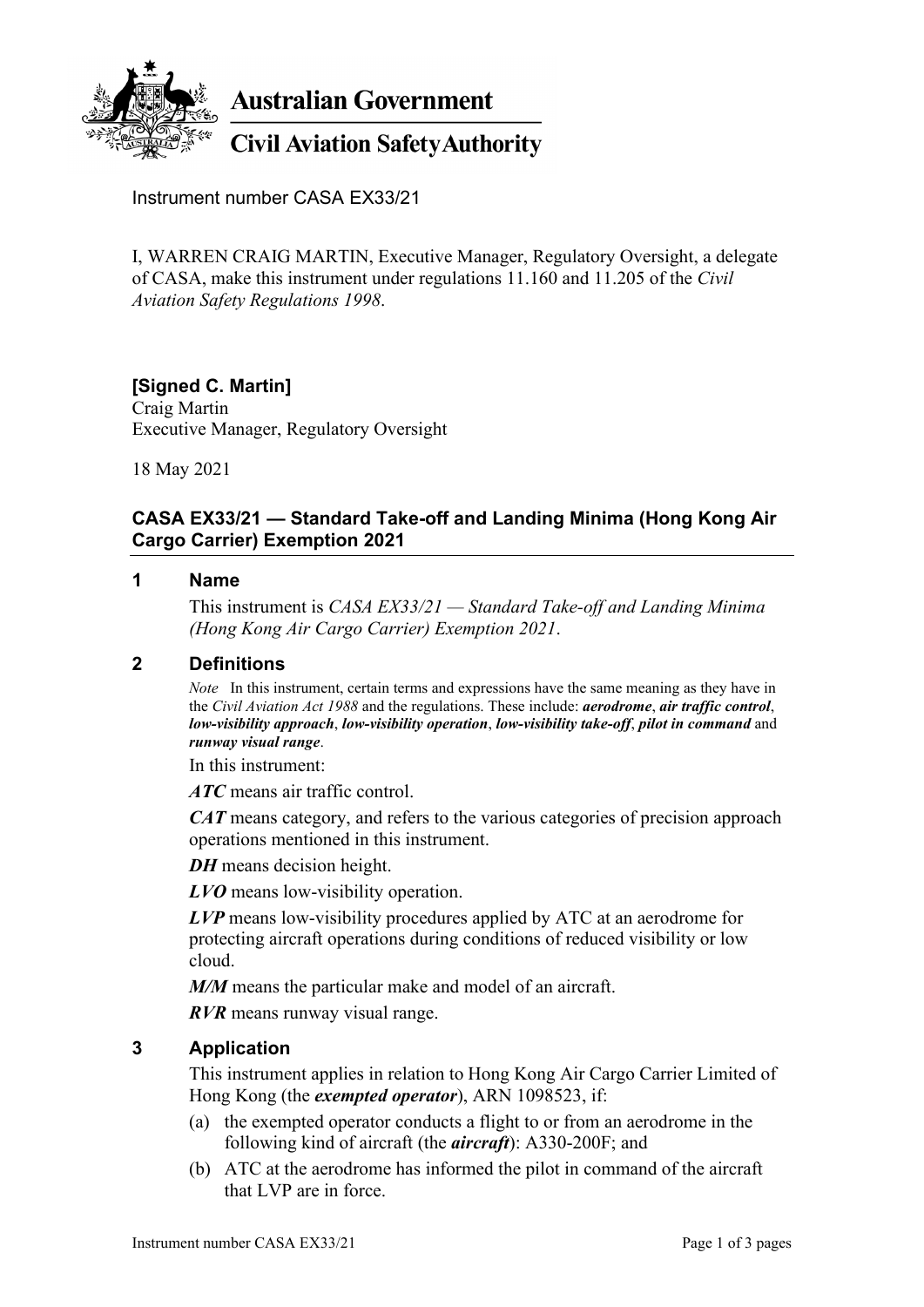## **4 Exemptions**

- (1) The exempted operator is exempt from compliance with subregulations 257 (3) and (4) of CAR in relation to the flight.
- (2) The pilot in command of the aircraft is exempt from compliance with subregulations 257 (3) and (4) of CAR in relation to the flight.

## **5 Conditions**

- (1) It is a condition of the exemption in subsection 4 (1) that the exempted operator ensures compliance with the requirements mentioned in subsection (3).
- (2) It is a condition of the exemption in subsection 4 (2) that the pilot in command of the aircraft ensures compliance with the requirements mentioned in subsection (3).
- (3) The requirements are:
	- (a) the aircraft must comply with the meteorological minima for LVO and associated requirements set out in Schedule 1; and
	- (b) the requirements for LVO mentioned in Schedule 2.

## **6 Repeal**

This instrument is repealed at the end of 30 April 2024.

## **Schedule 1 Operating minima for LVO**

#### **Low-visibility take-off minimum**

1 An aircraft of a kind mentioned in column 1 of Table 1 must not conduct a low-visibility take-off from the aerodrome if the reported RVR for the take-off is less than the meteorological minimum mentioned in column 2 of the Table.

#### **Table 1: Low-visibility take-off minimum**

| Aircraft M/M        | <b>Meteorological minimum</b> |  |
|---------------------|-------------------------------|--|
| $\left($ (column 1) | $\vert$ (column 2)            |  |
| A330-200F           | $150 \text{ m}$               |  |

#### **Low-visibility approach minima**

- 2 An aircraft of a kind mentioned in column 1 of Table 2, when conducting a low-visibility approach operation mentioned in column 2 of the Table for the purpose of landing the aircraft:
	- (a) has the RVR meteorological minimum mentioned in column 3 of the Table for the low-visibility approach operation; and
	- (b) must apply the DH mentioned in column 4 of the Table for the low-visibility approach operation.